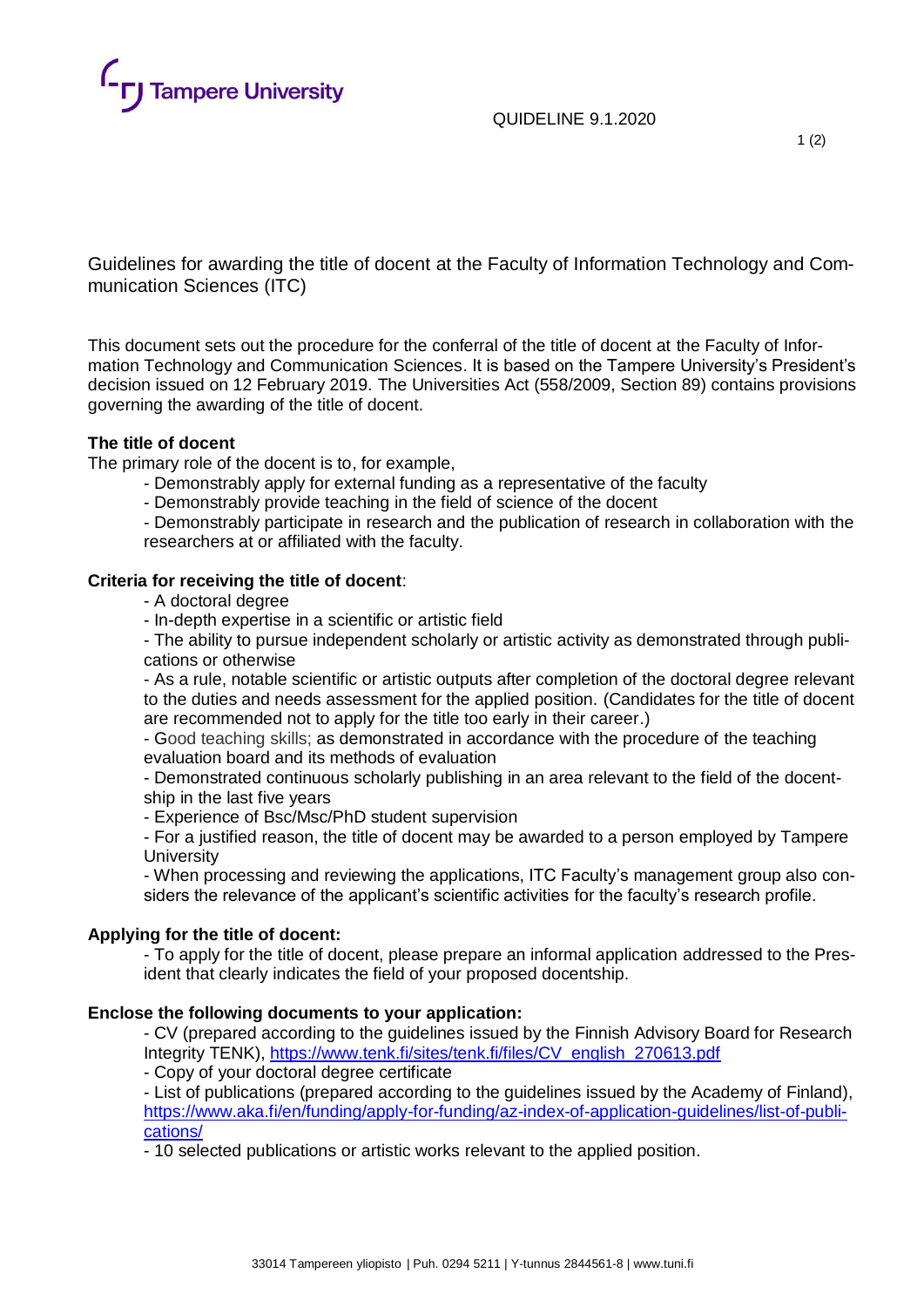

QUIDELINE 9.1.2020

- A brief written statement describing your most important postdoctoral activities and achievements as they relate to the docentship and your ability to pursue independent scholarly/artistic activity.

- A teaching portfolio (max. 5 pages, prepared according to the quidelines issued by the Tampere University) including: descriptions of the applicant's pedagogical thinking and educational vision; pedagogical competences; teaching and supervision experience; development of teaching and supervision competence; and, the co-development of teaching. In addition, the teaching portfolio must include the applicant's previous teaching competence reviews and other pedagogical achievements, [https://www.tuni.fi/sites/default/files/2019-10/guideline-for](https://www.tuni.fi/sites/default/files/2019-10/guideline-for-applicants-teaching-portfolio.pdf)[applicants-teaching-portfolio.pdf](https://www.tuni.fi/sites/default/files/2019-10/guideline-for-applicants-teaching-portfolio.pdf)

#### **Awarding of the title of docent**

- The application procedure may be conducted in Finnish or English

- Applications for the title of docent are reviewed by the management group of the ITC faculty. - The management group will request a professor, who represents the field of the proposed docentship, to provide a statement that describes how the docentship is expected to promote and support research/artistic works and education in the field. In the statement, the professor may put forward two impartial experts to review the candidate's qualifications to become a docent.

- The management group of the ITC Faculty will assess the need for the proposed docentship before proceeding with the evaluation of the application.

- If the management group considers the docentship to be necessary and consistent with the activities of the faculty at Tampere University, the faculty will request a statement on the candidate's scientific or artistic qualifications from at least two internationally-renowned experts external to the faculty.

- A person applying for the title of docent may oppose the appointment of an expert that he or she feels has a conflict of interest that could prevent an impartial review, Finnish Administrative Procedure Act 434/2003, 27-28§

- When evaluating the competence of an applicant for the title of docent, experts must consider the field of research/artistic works and its possible specification. Expert statements may focus on the applicant's main activities and body of work and briefly evaluate 4 other publications/artistic works. The length of the statement should be 2-3 pages.

- When evaluating the applicant's scientific/artistic competence, a general requirement is that the applicant has, in addition to their doctoral dissertation, published research/artistic works which demonstrates their ability to independently conduct research. This means publications which at a minimum correspond to the requirements and scope of a doctoral dissertation, including international publications. The publications must significantly expand on or deepen the research area of the applicant's doctoral dissertation or the applicant's scientific research activities/artistic works.

- After the experts have provided strongly favourable statements on the applicant's scientific competence for the title of the docent, the applicant's teaching and supervision competence will be evaluated. The applicant will provide a teaching demonstration, unless it is considered unnecessary under specific conditions. The teaching demonstration is public and is evaluated by the pool of teaching and learning experts. The applicant is deemed to possess the good teaching skills required from a docent if the applicant's teaching demonstration receives the minimum grade of "good", [https://www.tuni.fi/sites/default/files/2019-12/the-assessment-of](https://www.tuni.fi/sites/default/files/2019-12/the-assessment-of-teaching-competence-at-tampere-university.pdf)[teaching-competence-at-tampere-university.pdf](https://www.tuni.fi/sites/default/files/2019-12/the-assessment-of-teaching-competence-at-tampere-university.pdf)